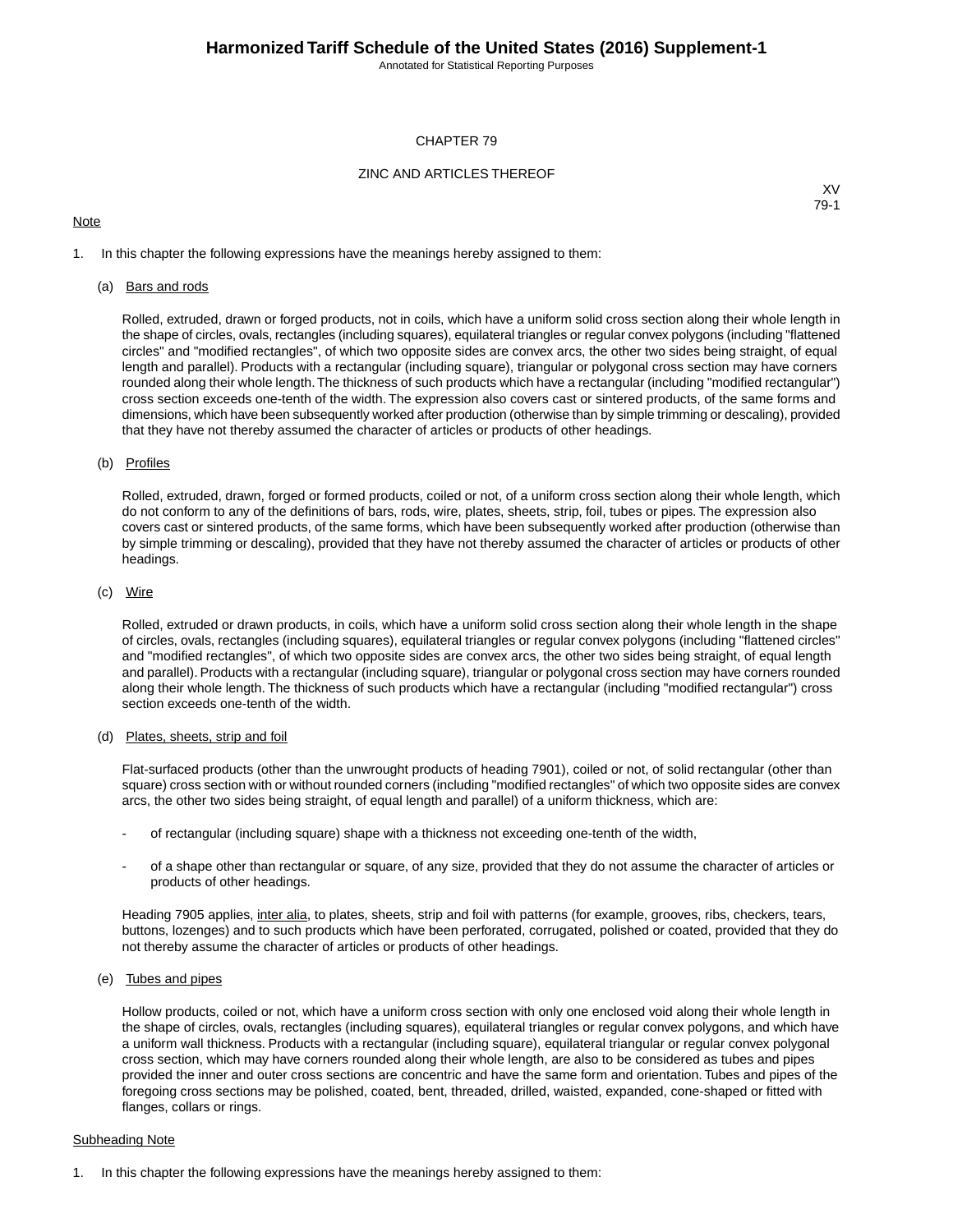Annotated for Statistical Reporting Purposes

Subheading Note (con.) XV 79-2

(a) Zinc, not alloyed

Metal containing by weight at least 97.5 percent of zinc.

(b) Zinc alloys

Metallic substances in which zinc predominates by weight over each of the other elements, provided that the total content by weight of such other elements exceeds 2.5 percent.

(c) Zinc dust

Dust obtained by condensation of zinc vapor, consisting of spherical particles which are finer than zinc powders. At least 80 percent by weight of the particles pass through a sieve with 63 micrometers (microns) mesh. It must contain at least 85 percent by weight of metallic zinc.

## Additional U.S. Note

- 1. For the purposes of heading 7901, "casting-grade zinc" contains by weight at least 97.5 percent of zinc and contains by weight one or more of the following elements in the quantity indicated:
	- (a) more than 1.8 percent of lead,
	- (b) more than 1.8 percent of cadmium,
	- (c) more than 1.8 percent of iron,
	- (d) more than 0.5 percent of aluminum,
	- (e) more than 1 percent of copper,
	- (f) more than 0.08 percent of titanium,
	- (g) more than 0.1 percent of any other base metal, taken separately.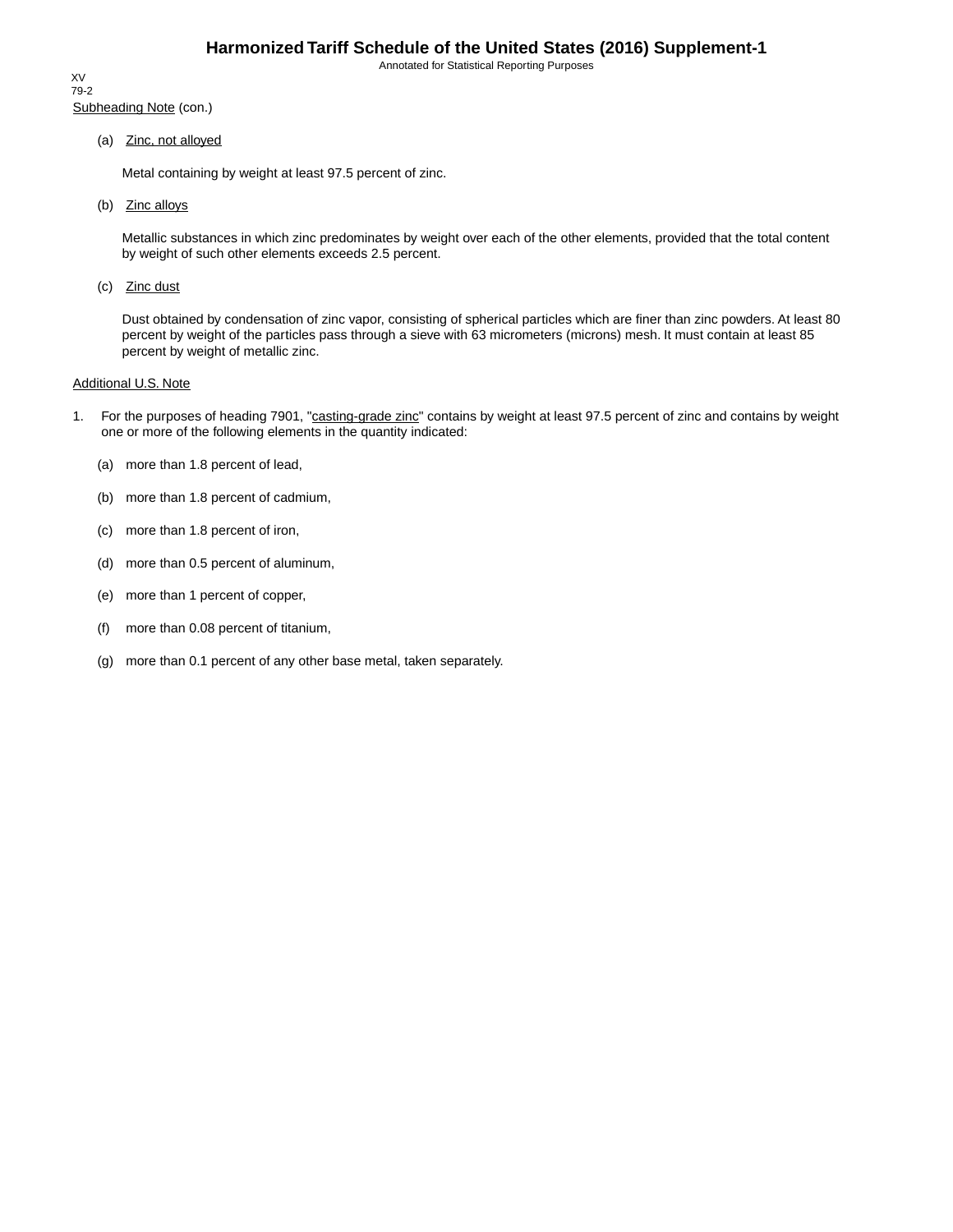# **Harmonized Tariff Schedule of the United States (2016) Supplement-1**

Annotated for Statistical Reporting Purposes

| Heading/                 | Stat.       |                                                                                                     | Unit           | Rates of Duty |                                                                                                          |                |
|--------------------------|-------------|-----------------------------------------------------------------------------------------------------|----------------|---------------|----------------------------------------------------------------------------------------------------------|----------------|
| Subheading               | Suf-<br>fix | Article Description                                                                                 | of<br>Quantity | General       | $\mathbf{1}$<br>Special                                                                                  | $\overline{2}$ |
| 7901<br>7901.11.00 00    |             | Unwrought zinc:<br>Zinc, not alloyed:<br>Containing by weight 99.99 percent or more of zinc kg 1.5% |                |               | Free (A, AU, BH,<br>CA, CL, CO, D, E,<br>IL, JO, KR, MA,                                                 | 5%             |
| 7901.12<br>7901.12.10    | 00          | Containing by weight less than 99.99 percent of zinc:                                               |                |               | MX, OM, P, PA,<br>PE, SG)<br>Free (A+, AU, BH,<br>CA, CL, CO, D, E,<br>IL, JO, KR, MA,<br>MX, OM, P, PA, | 45%            |
| 7901.12.50 00            |             |                                                                                                     |                |               | PE, SG)<br>Free (A*, AU, BH,<br>CA, CL, CO, D, E,<br>IL, JO, KR, MA,<br>MX, OM, P, PA,                   | 5%             |
| 7901.20.00 00            |             |                                                                                                     |                |               | PE, SG)<br>Free (A, AU, BH,<br>CA, CL, CO, D, E,<br>IL, JO, KR, MA,<br>MX, OM, P, PA,<br>PE, SG)         | 45%            |
|                          |             |                                                                                                     |                |               |                                                                                                          | 11%            |
| 7903                     |             | Zinc dust, powders and flakes:                                                                      |                |               |                                                                                                          |                |
| 7903.10.00 00            |             |                                                                                                     |                |               | Free (A, AU, BH,<br>CA, CL, CO, D, E,<br>IL, JO, KR, MA,<br>MX, OM, P, PA,<br>PE, SG)                    | $3.9$ ¢/kg     |
| 7903.90<br>7903.90.30 00 |             | Other:                                                                                              |                | .0.5¢/kg      | Free (A, AU, BH,<br>CA, CL, CO, D, E,<br>IL, JO, KR, MA,<br>MX, OM, P, PA,<br>PE, SG)                    | 3.9¢/kg        |
| 7903.90.60 00            |             |                                                                                                     |                |               | Free (A, AU, BH,<br>CA, CL, CO, D, E,<br>IL, JO, KR, MA,<br>MX, OM, P, PA,<br>PE, SG)                    | 45%            |
|                          |             |                                                                                                     |                |               | Free (A, AU, BH,<br>CA, CL, CO, D, E,<br>IL, JO, KR, MA,<br>MX, OM, P, PA,<br>PE, SG)                    | 25%            |
| 7905.00.00               |             |                                                                                                     |                |               | Free (A, AU, BH,<br>CA, CL, CO, D, E,<br>IL, JO, KR, MA,<br>MX, OM, P, PA,<br>PE, SG)                    | 45%            |
|                          |             |                                                                                                     |                |               |                                                                                                          |                |

XV 79-3